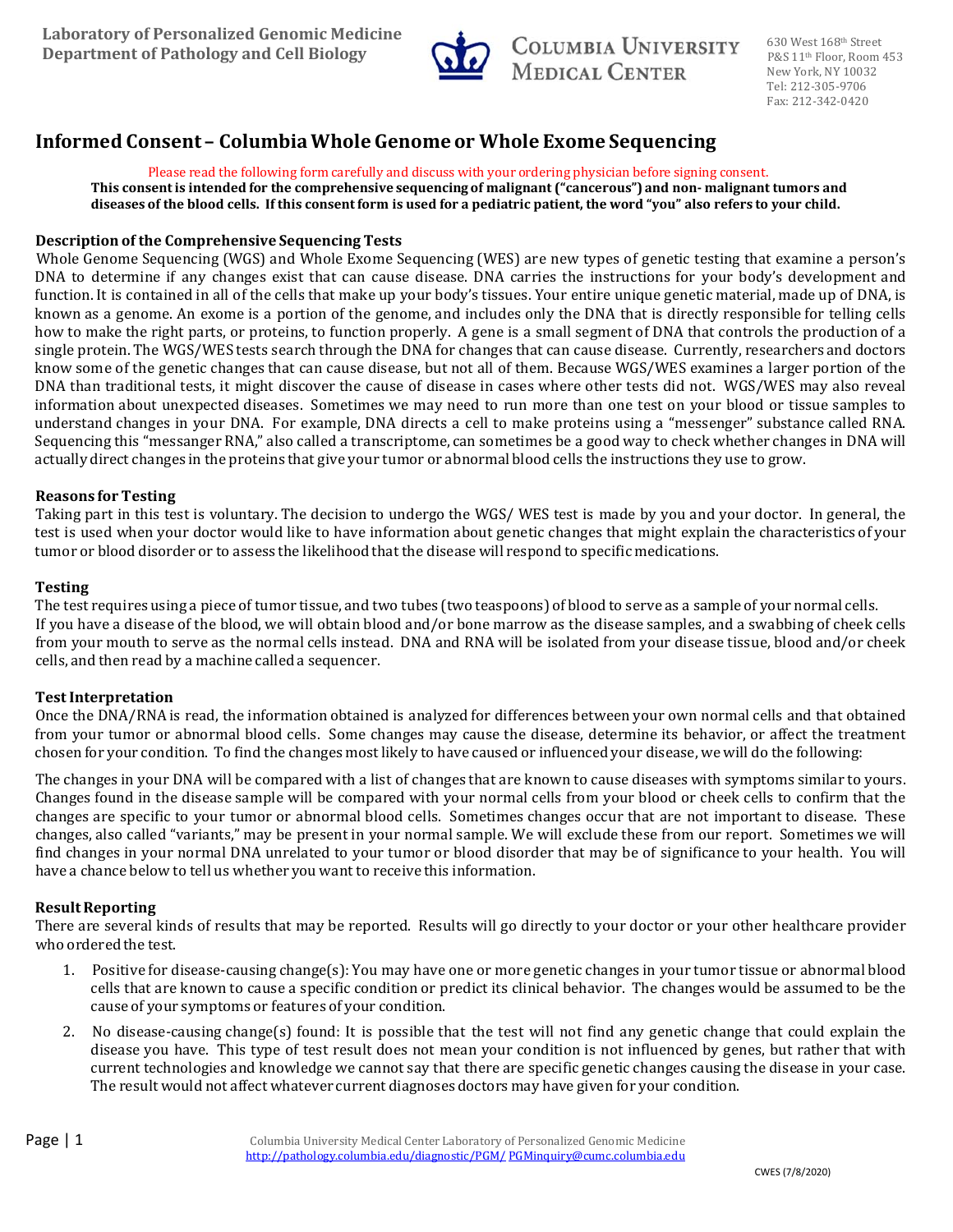

- 3. Changes with uncertain significance: Sometimes the test will find a change that may be important, but has not been reported or seen before in people with your condition. Such a change may or may not be the cause of your disease. The lab would report it as a "change or variant with uncertain significance" if there is evidence strongly suggesting that it is related to your condition.
- 4. "Secondary findings": These are test results that are not related to the disease for which the test was ordered. They might indicate that you may have or be at risk for a potentially serious condition. Some of these diseases might appear later during your lifetime and knowing about them might help to prevent development of serious medical conditions.

# **Secondary Findings**

You may choose to be informed or not to be informed of secondary findings. Since this test provides information about changes in a large number of genes, changes might be detected that are not related to the disease for which the test was performed. Some of these findings might have significant immediate effects on your health care management. On an attached sheet is a list of genetic conditions that the American College of Medical Genetics and Genomics (ACMG) recommends be returned to people who have the WGS/ WES test. The presence of one or more of these changes can put a person at risk of certain cancers, potentially fatal heart conditions, and other serious health problems. If you find out that you have one of these genetic changes, you may be able to take preventive measures to guard against developing the disease or be able to lessen the seriousness of the disease outcome.

These secondary findings in risk genes may also have implications for your family. Based on your results we may suggest that you speak to a genetic counselor or discuss genetic testing on your family members. Any such additional testing would be discussed with the appropriate family member and addressed in a different consent.

## **ResultsThat Will Not Be Reported**

There are a few types of secondary results that will not be included in the report your doctor gets.

- 1. Some changes in genes might make a person slightly more likely to develop a type of common condition that happens in adults, such as diabetes or heart disease. These changes do not guarantee that the condition will develop. Because it is not yet clear how these changes will affect an individual's health or future medical care, they are not looked at in detail and are not included in the report.
- 2. Some changes in genes might make a person significantly more likely to develop a type of condition that happens in adults, such as Alzheimer's disease. However, these changes still do not guarantee that the condition will develop in a given individual, and even though the increased risk is known, no action can be taken to modify it. Because it is not yet clear how these changes will affect an individual's health or future medical care, they are not looked at in detail and are not included in the report.
- 3. You might be carrying a change that could have effects on your children, if your partner carries a similar change. This is called "carrier" status. We will not report your carrier status for any disease. If you are concerned about carrier status for conditions that might run in your family, you should discuss this possibility with your doctor or genetic counselor and consider getting tested separately for carrier status.

# **PotentialRisks and Discomfort**

You may learn medical information about yourself or your family that you did not expect. Learning that you are at risk for a disease other than the condition for which you were tested, which may or may not be preventable or treatable, could lead to emotional or psychological distress.

Your relatives may be upset to learn that they may be at risk for a disease.

The test will give us a lot of information, but we won't know what all of it means right away. It is possible that this test will not find the cause of your disease or help us identify a new therapy. This could be frustrating or upsetting. Although there are laws to prevent employment and health insurance discrimination based on genetic findings, there are currently no laws to prevent the use of genetic information to determine eligibility for life, disability or long-term care insurance.

## **PrivacyProtections**

The results of the WGS/ WES contained in the clinical report will become part of your medical record. You may choose to limit the clinical report such that it reflects only the DNA findings in your disease tissue that are known to affect the diagnosis or prognosis of your condition or that can guide the choice of specific therapies. Reported test results are stored in the laboratory's computer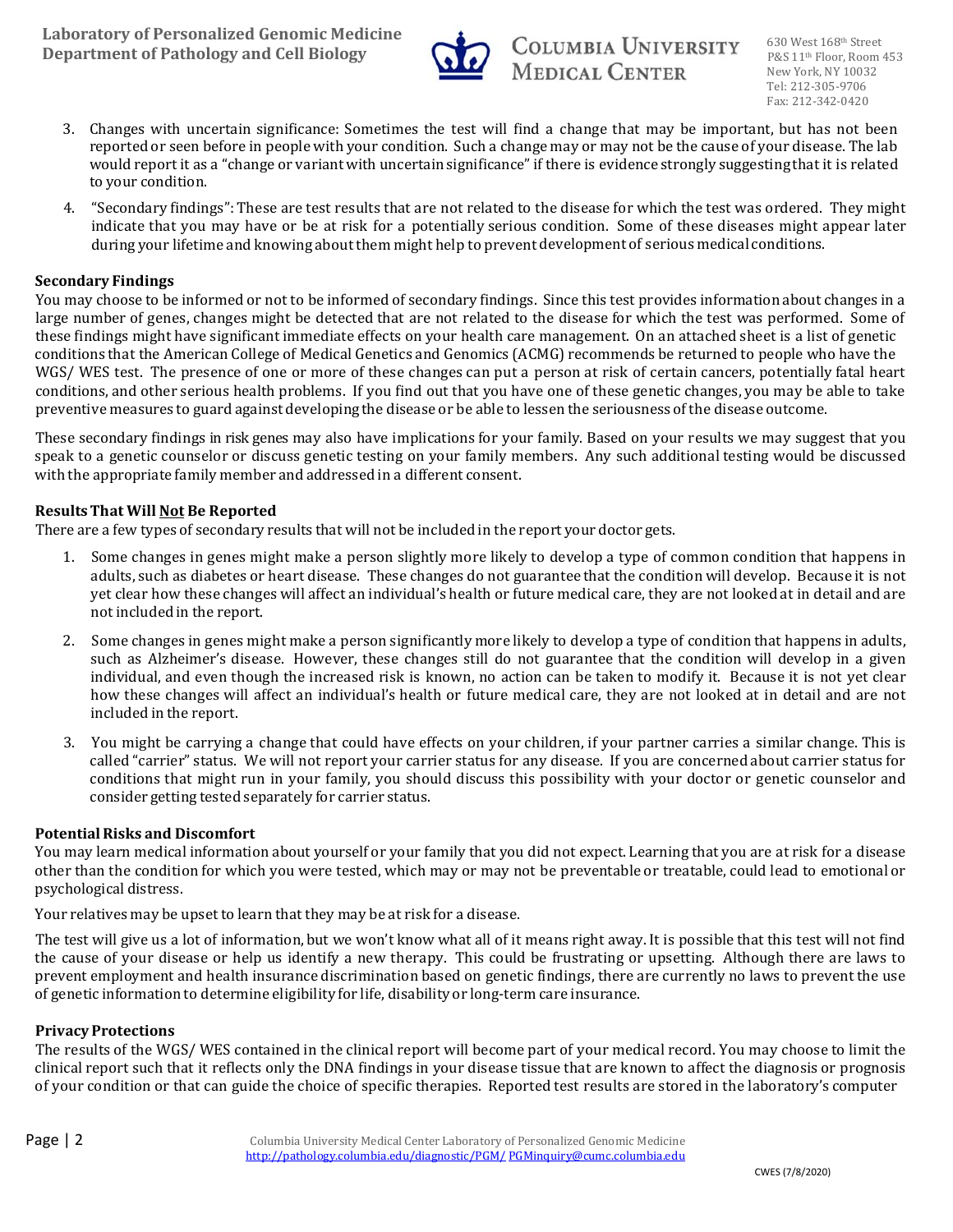

records, and are normally automatically sent to the electronic medical records (EMRs) of New York Presbyterian Hospital and Columbia University Medical Center. Columbia University, NewYork-Presbyterian and Weill Cornell Medicine and their related entities participate in an Organized Health Care Arrangement (OHCA). This allows us to share health information to carry out treatment, payment and our joint health care operations, including integrated information system management, health information exchange, financial and billing services, insurance services, insurance, quality improvement, and risk management activities. Organizations that will follow this Notice include Columbia University, NewYork-Presbyterian sites, Weill Cornell Medicine and their related entities.

If you do not want the complete WGS/WES results to be sent to these personal medical records, you must inform us about this below. Unless you tell us not to transmit them, the complete WGS/WES report, including secondary findings in risk genes will become part of your EMR. Even if they do not become part of the EMR, the results may be made available to individuals/organizations with legal access to your medical record, on a strict "need-to- know" basis. Those with legal access include, but are not limited to, the doctors and nursing staff directly involved in your care, your current and future insurance carriers (after your consent is obtained), and others specifically authorized by you or your authorized representative to gain access to your medical records.

## **Options for Clinical Sequencing**

Please read each sentence below and think about your choices for the WGS/WES tests performed. We want to know 1) whether you want to learn about secondary findings, 2) whether a complete report including secondary findings in risk genes should be transmitted to the EMR, 3) whether we can store your sample for future use, and 4) whether you wish to be contacted in the future. No matter what you decide to do, it will not negatively affect your current care.

You may say "I do" or "I do NOT" agree to each of the following choices. Please circle your choice and write your initials next to it.

**1) Secondary Findings:**

**I do I do NOT \_\_\_\_\_\_\_\_\_\_**(Initial) **\_\_\_\_\_\_\_\_\_\_**(Initial) 

want to learn about secondary findings in risk genes, specifically those related to the conditions on the attached list as suggested by the ACMG.

## **2) Electronic Medical Records (EMRs):**

Please answer only if you selected to learn about secondary findings in question 1. If you chose not to learn about secondary findings, these findings will not be transmitted to your EMR.

**I do \_\_\_\_\_\_\_\_\_\_**(Initial) 

**I do NOT \_\_\_\_\_\_\_\_\_\_**(Initial)

want my complete WGS/WES reported results transmitted to my EMRs within the New York Hospital-Presbyterian (NYP) and Columbia University Medical Center. If I do NOT want my complete WGS/WES reported results transmitted to my EMR, I understand that this means that my results related to secondary findings in risk genes will not be reported in the EMR and all other results related to my condition will be transmitted to my EMR. I understand that the complete WGS/WES results will continue to be part of the laboratory's electronic information system. If complete test results are not entered into the hospital or university medical center EMRs, future doctors may not have access to those results, which may include secondary findings in risk genes. I understand that I must assume responsibility for informing my future doctors about such findings of the WGS/WES test that relate to my healthcare.

## **3) Sample Storage:**

We recognize that your clinical condition may change and/or newer sequencing technologies may become available over time. We would like to store your tissue, DNA, and RNA samples and the data they generate in case new information becomes available that we think might benefit you or your family.

**I do \_\_\_\_\_\_\_\_\_\_**(Initial) 

**I do NOT \_\_\_\_\_\_\_\_\_\_**(Initial)

give permission for Columbia University Medical Center to store my samples for future clinical testing.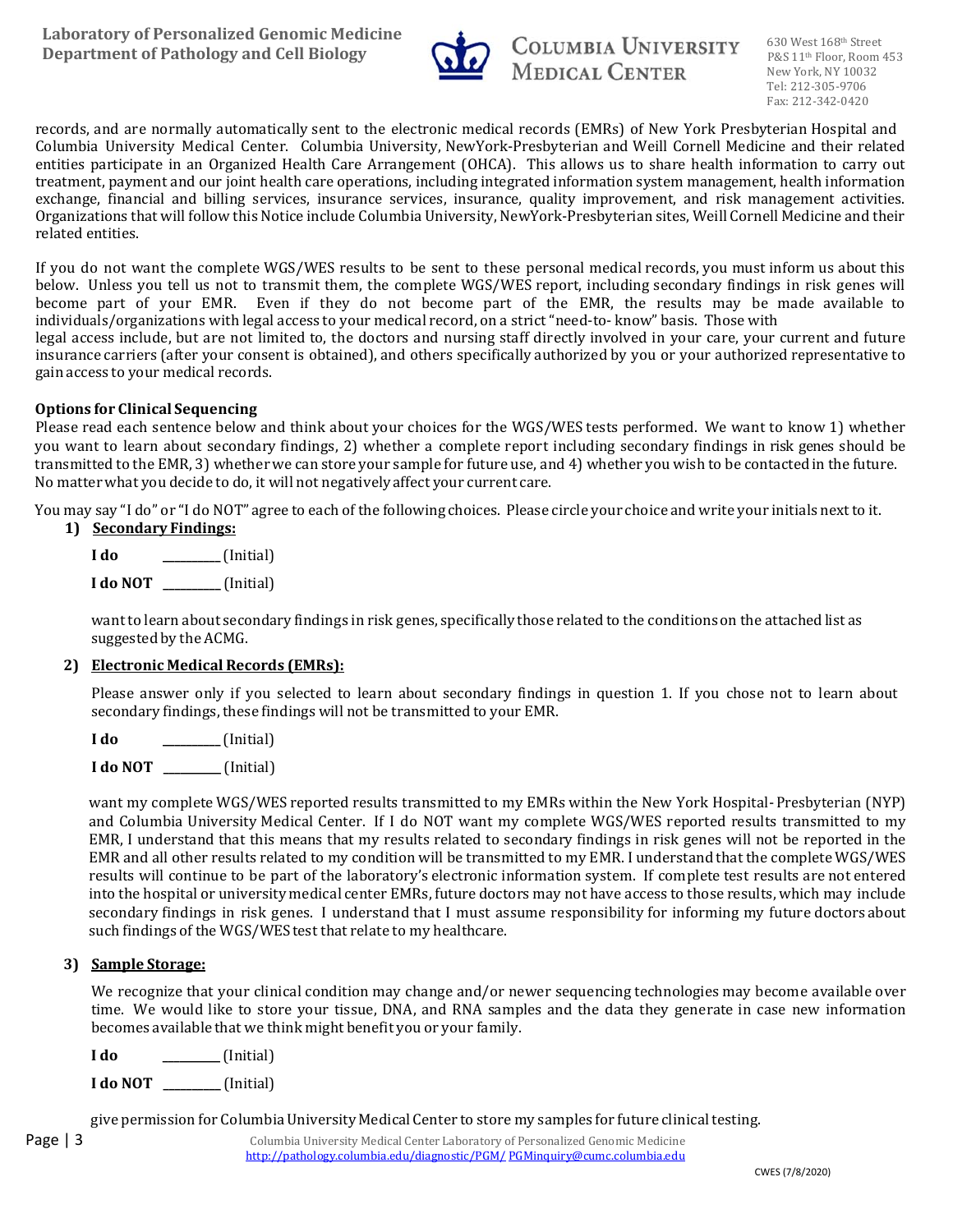

COLUMBIA UNIVERSITY<br>MEDICAL CENTER

630 West 168th Street P&S 11<sup>th</sup> Floor, Room 453 New York, NY 10032 Tel: 212‐305‐9706 Fax: 212‐342‐0420

## **4) Future Contact for Clinical Purposes:**

In the event that new information becomes available that might benefit me:

**I do \_\_\_\_\_\_\_\_\_\_**(Initial)

**I do NOT \_\_\_\_\_\_\_\_\_\_**(Initial)

give permission for Columbia University Medical Center to contact me.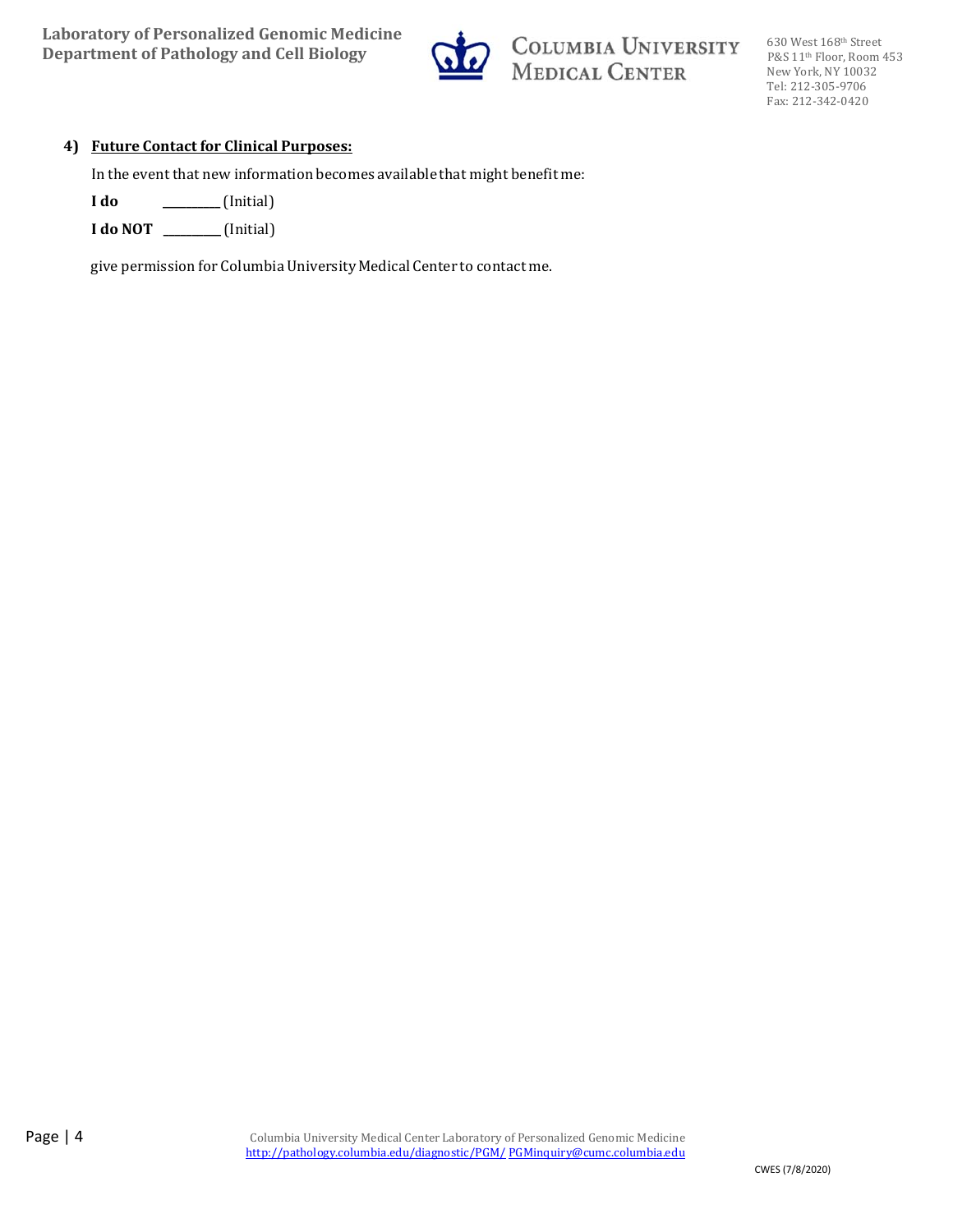

## **Research**

Information learned from additional research testing may help future patients with cancer or other diseases. The results of testing done solely for the purposes of research will be returned to you only if the findings have a direct impact on your current condition. In all other cases research results will not be returned to you and not become a part of your medical record. Because this is a new test, it is important to keep track of the types of genetic changes we find at the time the test was ordered and are able to connect to particular diseases. This helps us improve our diagnostic capabilities. Hence, whichever choice you make below regarding storage and future use of your samples and WGS/WES data, information about the type of disease and symptoms associated with the reported genetic findings at the time of initial testing will be preserved. This might not directly benefit you, but it might benefit future patients with similar conditions.

**Samples:** We would like to store your leftover DNA and RNA samples indefinitely. We would like to be able to use these leftover specimens for research. Samples used solely for the purpose of research about the disease may be de-identified by removing your name, medical record number and other identifying information

**5) I do I do NOT \_\_\_\_\_\_\_\_\_\_**(Initial) **\_\_\_\_\_\_\_\_\_\_**(Initial) 

give permission for Columbia University Medical Center to use my leftover samples for research.

**Sequencing data:** There is no intention to routinely reanalyze your WGS/WES results. However, as our knowledge of the genetic basis of disease expands there may be instances where we want to re-analyze data that have previously been collected. If you agree, we would like to store the results of your WGS/WES and related testing in a database. It is possible to store these data with or without identifying information. If the data are stored in a manner that includes your name and other identifying information the opportunity will still exist to link back to you and your clinical situation in the future. If, during a re-analysis, we discover something that would directly impact your care for your current condition, every effort will be made to communicate this information to you. We will do our best to make sure that the personal information contained in this database is kept private. For example, if information from this testing is published or presented at scientific meetings, your name and other personal information will not be used. However, we cannot guarantee total privacy. Your personal information may be given out if required by law.

**6) I do \_\_\_\_\_\_\_\_\_\_**(Initial) 

**I do NOT \_\_\_\_\_\_\_\_\_\_**(Initial)

agree to my WGS/WES and related data being stored indefinitely in a database.

# **7) (Please answer only if you have chosen "I do" above for question 6).**

**I do \_\_\_\_\_\_\_\_\_\_**(Initial)

**I do NOT \_\_\_\_\_\_\_\_\_\_**(Initial)

agree to having my stored  $WGS/WES$  and related data in a database that includes identifiers.

# **8) Future Contactfor Research Purposes**:

**I do \_\_\_\_\_\_\_\_\_\_**(Initial)

**I do NOT \_\_\_\_\_\_\_\_\_\_**(Initial)

give permission for Columbia University Medical Center to contact me for the purposes of participating in future research.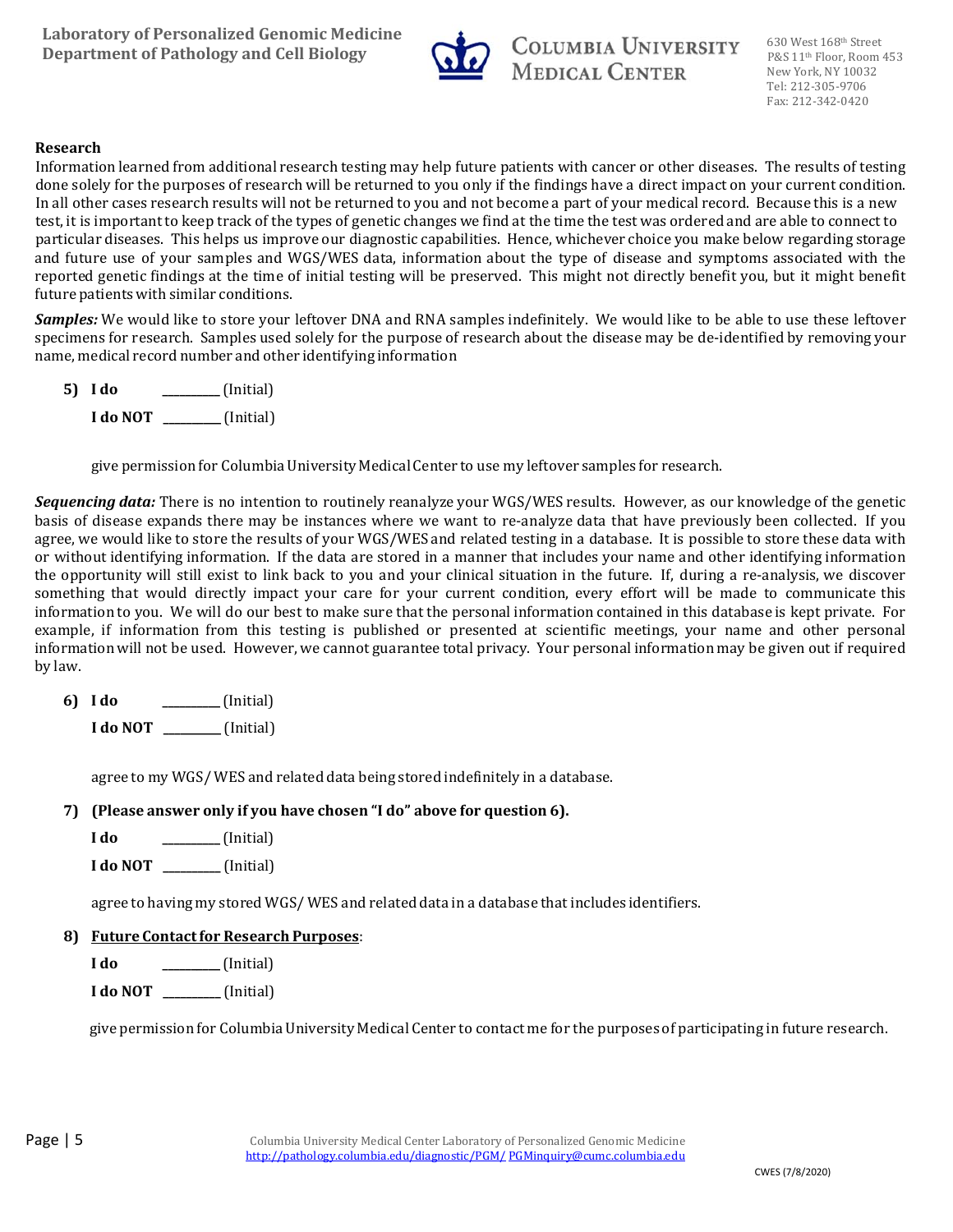

#### **Costs**

Although research funds will pay for certain research-related items and services, you and/or your health plan/insurance company will need to pay for the costs of the clinical tests and services you receive. You will be responsible for any deductible and copayments required by your insurance company for your medical care. Some health plans will not pay the costs of these newer tests. Check with your health plan or insurance company to find out what they will cover.

If your insurance company denies payment for the tests and services, you may be personally responsible for these costs.

## **Statement of Consent**

I have read the consent form and talked about the WGS/WES testing, including the purpose, procedures, risks, benefits and alternatives with my doctor. Any questions I had were answered to my satisfaction. I am aware that by signing below, I am agreeing to take part in this testing and associated research. I can stop being a part of the research database at any time. I am not waiving (giving up) any of my legal rights by signing this consent form. I will be given a copy of this consent form to keep for my records. 

## **Signatures:**

| <b>WGS/WES Testing Participant</b> |                                                                               |                       |
|------------------------------------|-------------------------------------------------------------------------------|-----------------------|
|                                    |                                                                               |                       |
|                                    | Parent/Guardian of WGS/WES Testing Participant (if participant <18 years old) |                       |
|                                    |                                                                               | Date: _______________ |
| <b>Person Obtaining Consent</b>    |                                                                               |                       |
|                                    |                                                                               |                       |